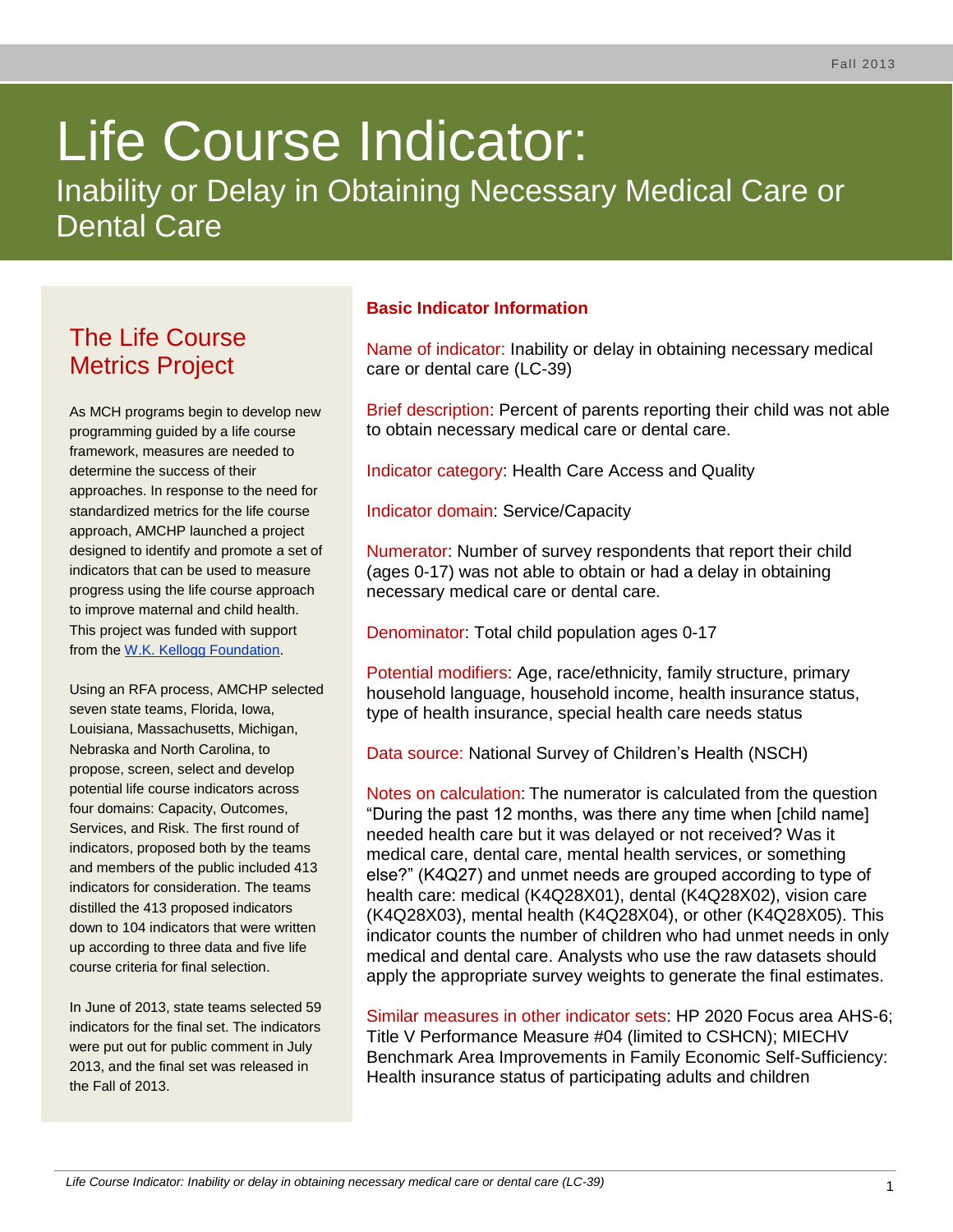### **Life Course Criteria**

#### *Introduction*

Delay in obtaining necessary health care is connected to our current scientific understanding of the life course approach to health. Existing literature supports a new understanding that health develops as a consequence of the cumulative influence of multiple risk and protective factors over time (Simpson, 1997). The exposure to unmet health care needs during critical and sensitive periods of development (i.e. early childhood and adolescence) can be extremely influential in impacting health later in life. For example delays in hearing screening can result in language impairment and other morbidities (Patel, 2011). Another example is the diagnosis of autism, which indicates need for more care to reduce delays in the child's development. Additionally, delay in diagnosis or treatment of asthma in childhood has been associated with increased urgent care use and poorer asthma management and health outcomes (Lynch et al, 2010; Stanford et al, 2012) Associations found in literature between this indicator and poverty, race, and insurance status show how delay in care for children contributes to health inequities. Eliminating significant health risks of children by ensuring there are no delays in obtaining timely health care can have a positive impact on that individual's health and well-being as they proceed through their life course.

#### *Implications for equity*

Nationally in 2007, less than 10 percent (6.9 percent) of parents reported to the NSCH that their child was unable to obtain or was delayed in receiving health care (DRCCA, 2012). Risk of delay or inability to receive health care for children is intertwined with access to care and varies by race/ethnicity, household income level, and health insurance status. While these factors are interrelated, each one plays a role in the issue of childhood unmet health care needs.

Black (8.9 percent) and Hispanic (8.2 percent) children are more likely to have a delay in receiving care compared to non-Hispanic white (5.9 percent) children (DRCCA, 2012). Minority race is associated with other risk factors for delay in health care such as lack of insurance. However, a 2009 analysis by the Kaiser Family Foundation found that while public or private insurance improved children's access to care across three racial categories (black, Hispanic, and non-Hispanic white), disparities remained among these groups (Lillie-Blanton, 2009).

Unmet health care needs in children also are strongly associated with poverty status. Even after controlling for insurance status and other confounders, children in families with income below the federal poverty level were four times as likely to experience unmet health care needs as children in families with incomes greater than or equal to 200 percent of the federal poverty level (Newacheck, Hughes, Hung, Wong, & Stoddard, 2000). Poor families face both financial barriers such as lack of insurance, or if insured, copayments, as well as non-financial barriers such as health care facility location, transportation, and operating hours. Misunderstanding the seriousness of a disease and delaying care for necessary conditions also is most common in low income groups, suggesting that these individuals are not well integrated into the health care system and have difficulty discerning between conditions that require care and self-limited conditions (Weissman, Stern, Fielding, & Epstein, 1991).

Insurance status has been shown to be the strongest predictor of delay of child health care. Uninsured children are more likely to have an unmet health care need than insured children (Lave, 1998; Newacheck, 1998; Stoddard, 1994; Newacheck, 2000). Inability or delay in receiving care was experienced by 17.2 percent of uninsured children compared to just 5.0 percent of consistently insured children (DRCCA, 2012). Lack of insurance causes obvious financial barriers to obtaining medical and dental care and contributes to a family's lack of integration into the health care system.

Receiving timely and appropriate health care is an important aspect of child well-being that can affect a child's health, development, and life chances. An unmet need for health care can adversely affect a child's health status and functioning both short and long term (Newacheck et al, 2000). Not receiving care or delaying in receiving care can have serious consequences for both the child and their family. Disparities in access by race/ethnicity, household income level, insurance status, and others promote health inequity (Newacheck et al, 2000). Addressing this indicator and working toward decreasing the number of children who have trouble accessing care would have an impact on reducing inequities.

#### *Public health impact*

Delays in receiving medical care may result in a patient becoming more severely ill and having a worse prognosis than if they had presented at a medical facility earlier in the course of their illness. The advanced condition can lead to possible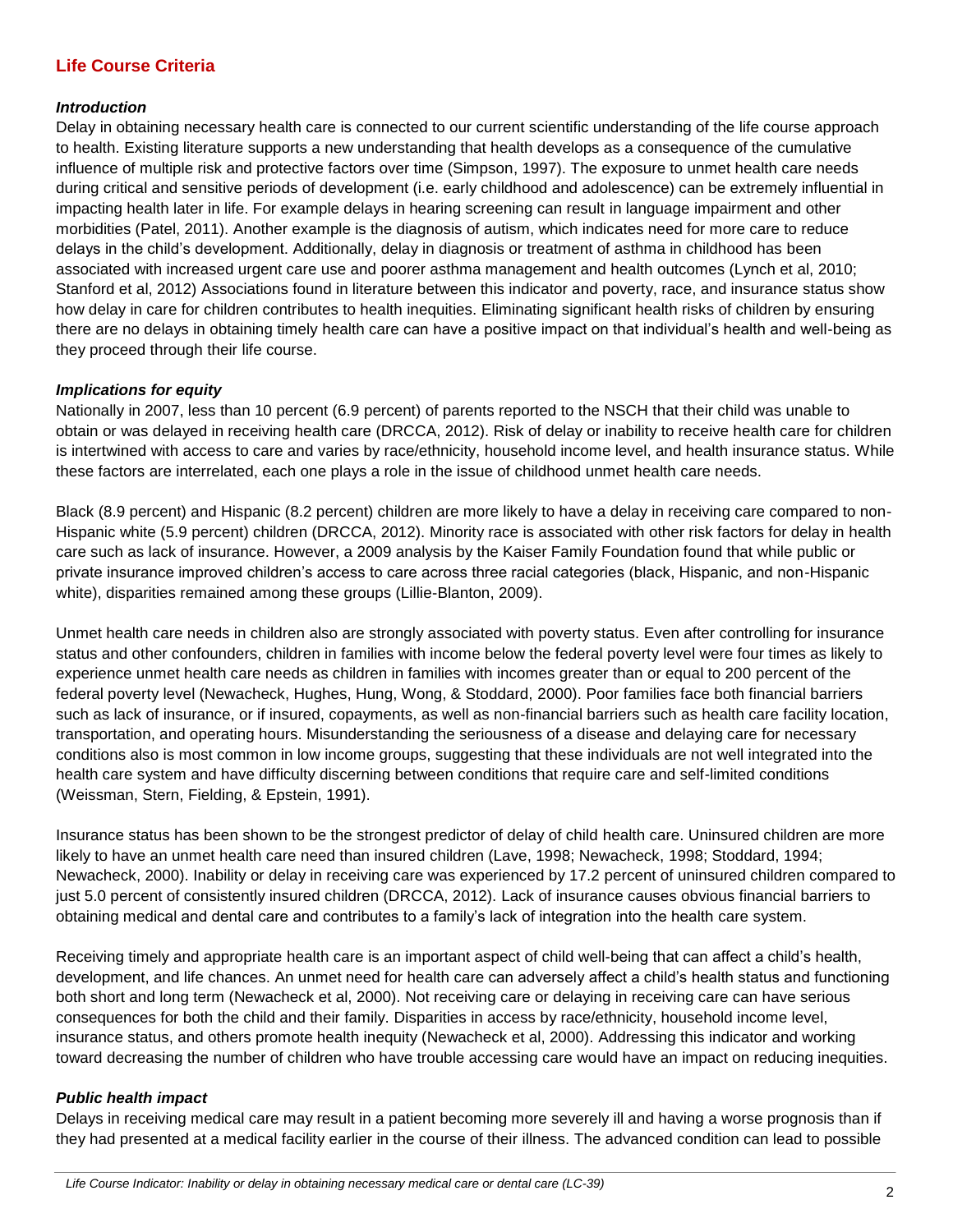hospitalization and higher costs than would have been required initially (Weissman et al, 1991). These additional costs can put an added strain on an already taxed health care system by increasing hospital costs as well as Medicaid costs for beneficiaries who may have delayed care. Where low income status has been associated with delay or inability in obtaining medical care even when insurance status is controlled for in analysis, Medicaid claims could be significantly negatively affected by an increase in costs associated with conditions that were worsened by a delay in care.

Untreated physical, psychological, and behavioral problems are risk factors for children to develop lifelong chronic conditions (Newacheck et al, 2000). Access to care has been theorized as a major contributor for the health status discrepancies across high, mid, and low socioeconomic status. Studies have found that when access to primary care is leveled across income strata, no significant differences are found for ambulatory care-sensitive conditions such as asthma (Andrulis, 1998). Findings such as these suggest prompt care for injury and illness in childhood has the potential to reduce the burden of disease later in life.

#### *Leverage or realign resources*

The ability to reduce this indicator at both the national and state level is influenced by several factors, the most important being access to health insurance. Work towards universal health insurance in the United States has great potential to affect this indicator. Several federally funded programs like Medicaid and the State Children's Health Insurance Program are working toward providing health insurance to those who cannot afford or are ineligible for private insurance. However, there is still a large gap in coverage throughout the United States. The Affordable Care Act (ACA) was developed, in part, to address the issue of delays in obtaining timely health care. Service utilization should increase with the implementation of the ACA as uninsured individuals who would have previously delayed or not sought medical care will be insured.

Although ACA implementation and other state health reform efforts will help to reduce the number of children who are uninsured and increase integration into the health care system, barriers to accessing care remain, particularly for people of low socioeconomic status. Difficulties can arise in getting children to health care services through transportation issues, facility hours, and the ability of the parent to take time off of work. Medicaid programs in states such as Massachusetts include a non-emergency transportation service component. Including non-emergency transportation to health services in other Medicaid programs could help low income families utilize care for their children. Also essential to accessing care are more convenient hours at facilities and the ability of a parent to take time off of work. Many workers in low wage jobs do not have the benefit of paid time off, an issue that has been presented to law makers in a number of states and cities recently.

A number of national and state programs aim to increase timely health care utilization and can be partnered in efforts to decrease barriers. For example, reducing the number of individuals in the US who are delayed in receiving timely health care is one of the goals of Healthy People 2020 (USDHHS, 2013).

Schools have a vested interest in ensuring children receive timely health care services. Children with inadequate health care are more likely to have problems in school or learn at a slower pace. One example of the education system's actions to reduce receipt of timely health care is through their screening program for early diagnosis of certain developmental disorders such as autism. Early diagnosis of autism spectrum disorders has been demonstrated to result in benefits for children and their families (Dababnah, 2011). Another example is the establishment of Early Head Start (EHS) and Head Start (HS) programs. These programs focus on language and literacy, cognition and general knowledge, physical development and health, social and emotional development, and approaches to learning (Head Start, March 2013). EHS and HS programs serve families with infants, toddlers, preschool age children, or pregnant women who live below the federal poverty level. Children that graduate from these programs are more likely to receive timely health care and perform well in school compared to their peers (Lee, 2013; Love 2013).

Early intervention (EI) programs also are an important resource to consider when looking at this indicator. EI programs focus on improving child health and development, which can help identify children who are experiencing delays in receiving timely health care. Researchers should note that these services are more effective the earlier they are received. Delays in timely health care are likely to translate to delays in EI services which can translate to decreased efficacy due to later intervention and increased costs for the education system in the form of special education. The Early Childhood Outcomes Center showed that EI services between the ages of three and five can avoid costs associated with special education and that EI participants perform at the same developmental level as their peers (2011). Early intervention also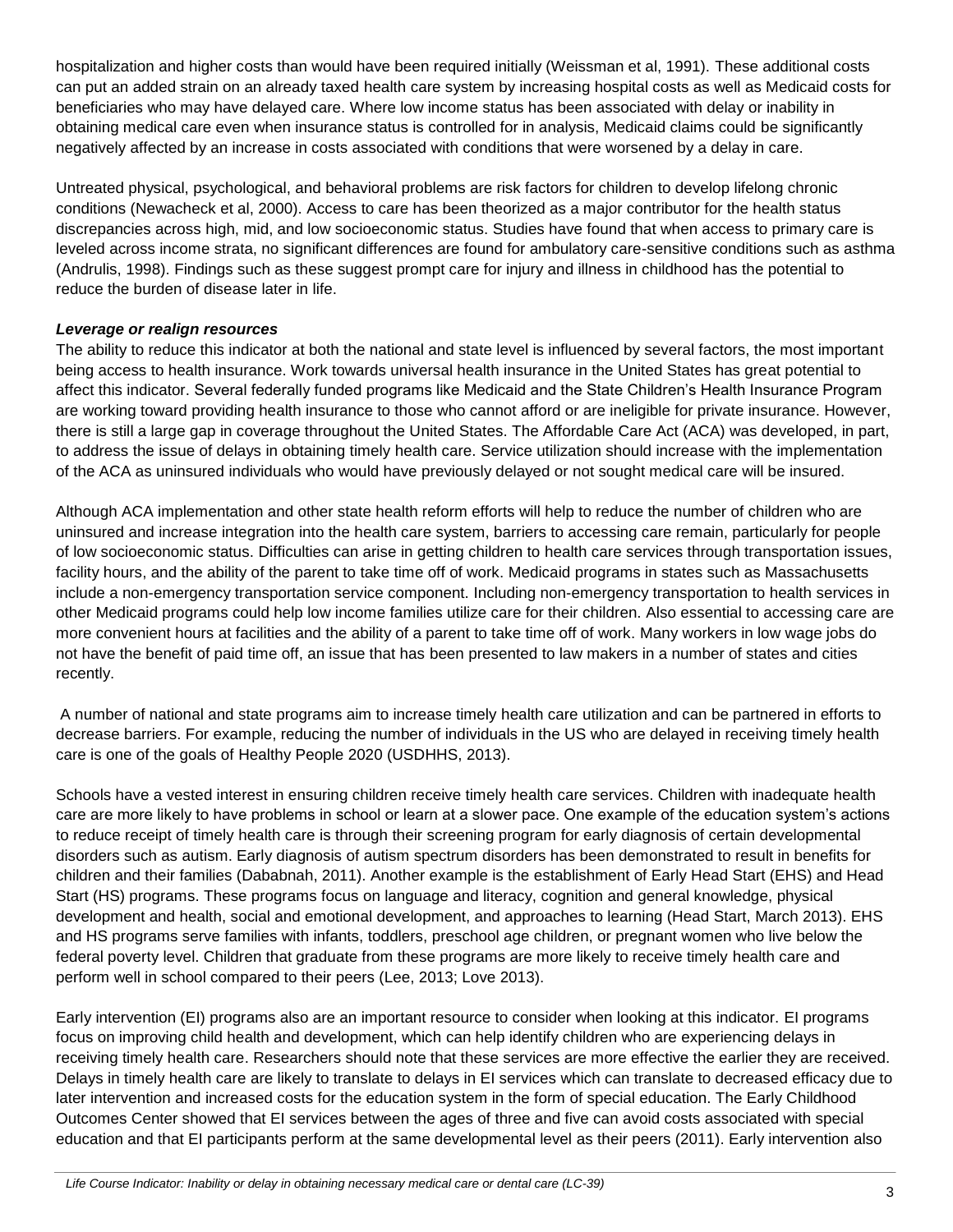may reduce the costs associated with morbidity from untreated dental caries, delayed vaccination, and delayed identification of autism spectrum disorders.

#### *Predict an individual's health and wellness and/or that of their offspring*

Inadequate access to health care, measured by the delay in obtaining timely health care, can result in poor health outcomes for children. For example, several studies have shown the negative impacts of delays in necessary dental care. The short term health impacts of delays in timely dental care for children include increased morbidity and cost of care (Mouradian, 2000). Poor oral health and dental disease often continue into adulthood with the potential to affect speech, nutrition, economic productivity, and quality of life (Mouradian, 2000). A delay in obtaining necessary health care is associated with poor health outcomes; timely access to necessary and appropriate medical care could potentially prevent such events. For example, early diagnosis of autism spectrum disorders have been shown to benefit children and their families by helping reduce problem behaviors, improving academic achievement and school outcomes, and increasing social participation (Dababnah, 2011).

A limitation of this indicator is the availability of state level data for children (aged 0-17 years) but not for adults. The lack of state-level data for adults makes the task of monitoring the effect of delays in obtaining timely health care across the life-course more challenging. However, NSCH data capture a key risk factor during critical periods of development. Data for adults are available through the Medical Expenditure Panel Survey, but MEPS only provides national level data, and there is no evidence to support the estimation of state level data from MEPS.

## **Data Criteria**

#### *Data availability*

The National Survey of Children's Health, sponsored by the Maternal and Child Health Bureau (MCHB) of the Health Resources and Services Administration, examines the physical and emotional health of children ages 0-17 years of age. The survey is administered using the State and Local Area Integrated Telephone Survey (SLAITS) methodology, and it is sampled and conducted in such a way that state-level estimates can be obtained for the 50 states, the District of Columbia, and the Virgin Islands. The survey has been designed to emphasize factors that may relate to the well-being of children, including medical homes, family interactions, parental health, school and after-school experiences, and safe neighborhoods. The MCHB leads the development of the NSCH and NS-CSHCN survey and indicators, in collaboration with the National Center for Health Statistics (NCHS) and a national technical expert panel. The expert panel includes representatives from other federal agencies, state Title V leaders, family organizations, child health researchers, and experts in all fields related to the surveys (adolescent health, family and neighborhoods, early childhood and development etc.). The most recent data set, the 2011-2012 NSCH, encompasses a sample size of more than 95,000 children with approximately 1,800 interviews completed in each of the 50 states and the District of Columbia.

MCH programs can readily gain access to the data through datasets released by the NCHS, and on the MCHB sponsored National Data Resource Center for Child and Adolescent Health Website (www.childhealthdata.org). Data from the 2011/2012 NSCH were made available in early 2013. The survey questionnaire and raw dataset are available for download on the CDC's NCHS website in SAS format. The Data Resource Center (DRC) website provides data nationwide, for all 50 states and the District of Columbia. Additionally, both the raw datasets and the website allow users to stratify measures by sociodemographic groups, including but not limited to age, sex, race/ethnicity, primary household language, household income, and special health care needs. Cleaned, state-specific datasets with new variables that include national and state indicators are available at no cost in SAS and SPSS formats. For information on how to order state-specific sets, contact [cahmi@ohsu.edu.](mailto:cahmi@ohsu.edu) Local data is not searchable. The NSCH is not administered annually. Over the past decade, the NSCH has been administered four times.

Data from the 2011/2012 NSCH was made available in early 2013.The numerator is calculated from data reported by parents in response to the following question: "During the past 12 months, was there any time when [child name] needed health care but it was delayed or not received? Was it medical care, dental care, mental health services, or something else?" (DRCCA, 2012).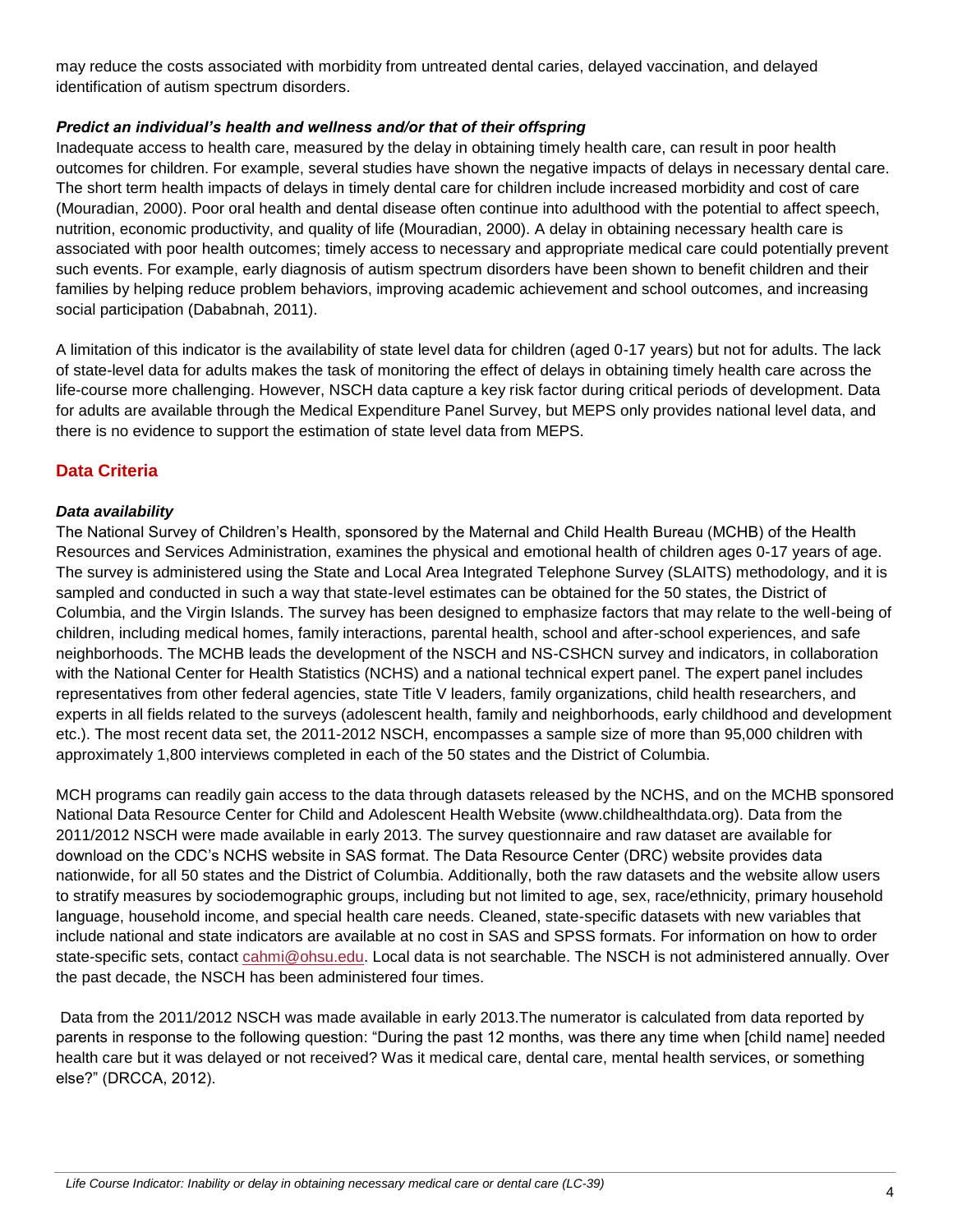#### *Data quality*

The main limitation of the NSCH that the information provided is from parent recollection of screenings received and perception of child's health and development over the past year. The survey methodology does not provide an opportunity for confirmation with medical records or physical measurements. The NSCH is weighted to represent the national population of non-institutionalized children age 0-17 years. According to the survey documentation, missing data for income were relatively high for 2011-2012 data, and a study of nonresponse patterns indicated that excluding records with missing income could impact the representativeness of the remaining data; therefore, a data file with imputed values for income is provided to be used with the datasets.

Data from the NSCH are standardized nationally, relevant and valid, can be stratified by subgroups, and have been collected every four years since 2003 (USDHHS, 2009). The NSCH documentation presents both response rates and completion rates. The response rate for the survey was 51.2 percent, and the interview completion rate was 66.0 percent in 2007. For 2011-2012 data, the combined national response rate for both landline and cell phone samples was 23 percent. The completion rate, which is calculated as the proportion of households known to include children that completed all sections up to and including Section 6 (for children less than six years of age) or Section 7 (for children six to 17 years of age), was 54.1 percent for the landline sample and 41.2 percent for the cell-phone sample. Therefore, researchers should be cautious when interpreting survey results at the state level.

Qualitative testing of the entire 2007 National Survey of Children´s Health was conducted by the National Center for Health Statistics. They conducted cognitive interviews with the 2007 NSCH Computer-Assisted Telephone Interview (CATI) to make sure the entire survey instrument was functioning properly. N=640 interviews were completed over three days in December 2006. The questionnaire was then revised and finalized based on feedback from participants in these interviews.

Previously validated questions and scales are used when available. All aspects of the survey are subjected to extensive literature and expert review. Respondents' cognitive understanding of the survey questions is assessed during the pretest phase and revisions made as required. All final data components are verified by NCHS and DRC/CAHMI staff prior to public release. Face validity is conducted in comparing results with prior years of the survey and/or results from other implementations of items.

There are no specific reliability results available for this measure. Survey participants were asked what type of health care was delayed or not received. The data are reported as either no unmet need or one or more unmet need(s). Unknown values (responses of "refused to answer", "do not know", or system missing) are not included in prevalence estimates (DRCCA, 2012). States can further stratify the answer one or more unmet need(s) by adding the question: "What type of care was delayed or not received? Was it medical care, mental health services, or something else?" The 2011-2012 NSCH questionnaire adds "vision care" to this question. Stratifying by levels of care allows for more in-depth analysis, which may be important as delay in some types of care, like dental, are more frequently observed or result in more morbidity. Some stratified data at the state level are less reliable due to small sample sizes so states should consider combining years. If states combine years, they should consider that the survey is asked every four years and that timeframe may have implications for response comparability. The survey does not ask specifically about prescription medicines. A lack of data for this aspect of care will be a limitation of the data.

#### *Simplicity of indicator*

The level of complexity in calculating and explaining this indicator is low. The linkage of data sets is not required to calculate this indicator. The NSCH reports data in a way that does not require additional data weighing, indexing, or adjusting. The numerator and denominator are simple to calculate. Additionally, this indicator is easy to explain to professionals as well as the general public. Researchers should consider that potential modifiers might influence the results. To account for some modification, the website where users can access data allows for stratification by sociodemographic groups.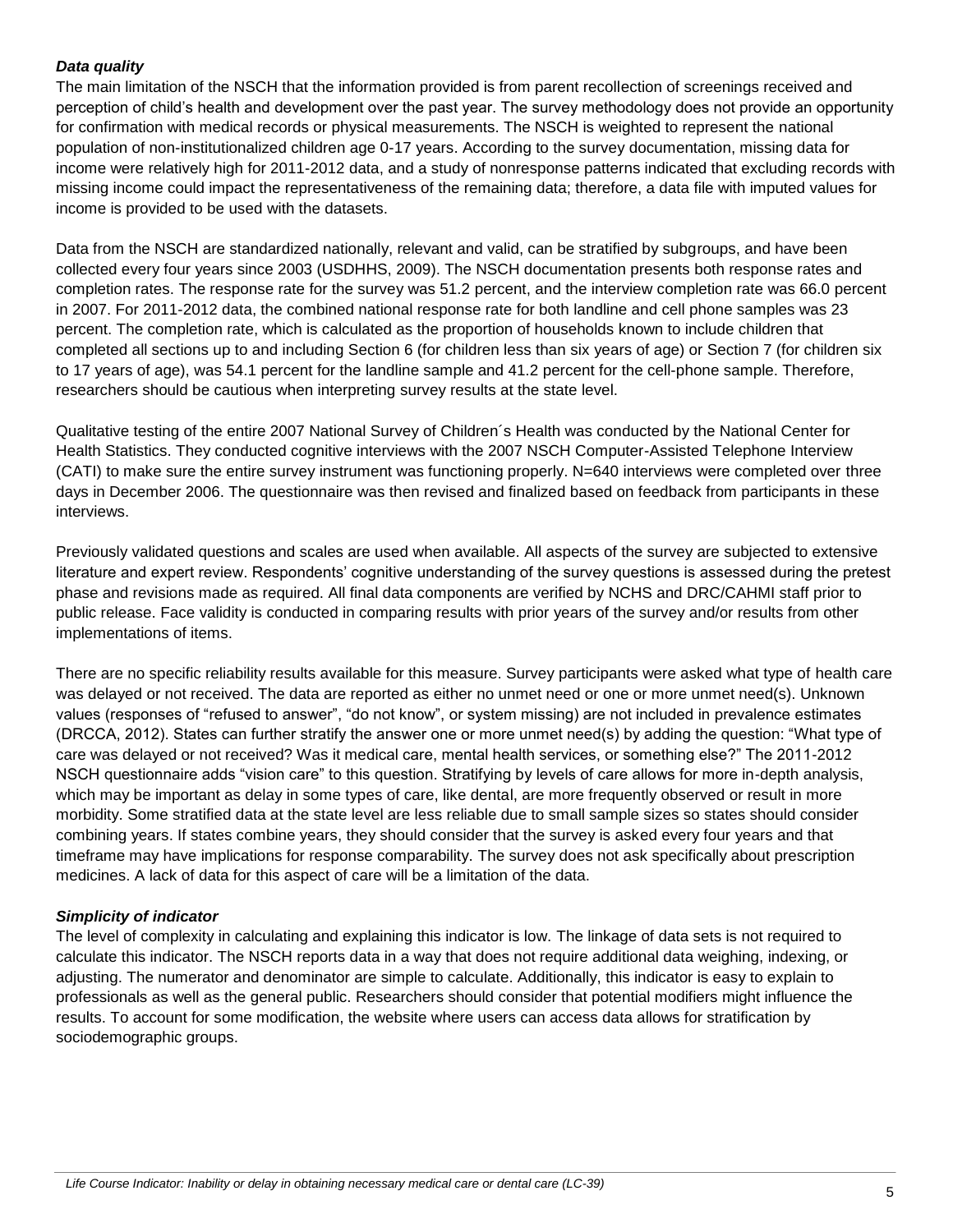#### **References**

Andrulis, D. (1998). Access to care is the centerpiece in the elimination of socioeconomic disparities in health. *Annals Of Internal Medicine*, *129*(5), 412- 416.

Dababnah, S., Parish, S.L., Brown, L.T., Hooper, S.R. (2011). Early screening for autism spectrum disorders: A primer for social work practice. *Children and Youth Services Review*. Review 33: 265-273.

Data Resource Center for Child & Adolescent Health. (2012). One or More Unmet Needs for Care. The Child and Adolescent Health Measurement Initiative. Retrieved March 26, 2013 from: http://www.childhealthdata.org/browse/survey/results?q=262&r=1.

Early Childhood Outcomes Center. (2011, May). Outcomes for Children Served through IDEA's Early Childhood Programs. Accessed April 9, 2013. Available from: [http://projects.fpg.unc.edu/~eco/assets/pdfs/OutcomesforChildrenFinal.pdf.](http://projects.fpg.unc.edu/~eco/assets/pdfs/OutcomesforChildrenFinal.pdf)

Lave JR, Keane CR, Lin CJ, Ricci EM, Amersbach G, LaVallee CP. The impact of lack of health insurance on children. *J Health Soc Policy.* 1998;10:57– 73

Lee, R., Zhai F., Brooks-Gunn J., Han W.J., Waldfogel J. (2013). Head Start participation and school readiness: Evidence from the early childhood longitudinal study-birth cohort. *Dev Psychol*; [Epub ahead of print].

Lillie-Blanton, M., Paradise, J., Thomas, M., Jacobs, P., DiJulio, B. (2009). Racial/ethnic disparities in access to care among children: How does Medicaid do in closing the gaps? *The Henry J. Kaiser Family Foundation*. Accessed August 13, 2013. Available from: http://kaiserfamilyfoundation.files.wordpress.com/2013/01/8031.pdf

Love J.M., Chazan-Cohen R., Raikes H., Brooks-Gunn J. (2013). What makes a difference: Early Head Start evaluation findings in a developmental context. *Monogr Soc Res Child Dev*;78(1):vii-viii, 1-173. dio:10.1111/j.1540-5834.2012.00699.x.

Lynch, B.A., Van Norman, C.A., Jacobson, R.M., Weaver, A.L., Juhn, Y.J. (2010). Impact of delay in asthma diagnosis on health care service use. *Allergy Asthma Proc.* 31(4): 48-52.

Mouradian, W.E., Wehr, E., Crall, J.J. (2000, November). Disparities in Children's Oral Health and Access to Dental Care. *JAMA*. Volume 284(20): 2625- 2631.

Newacheck, P., Pearl, M., Hughes, D., & Halfon, N. (1998). The role of Medicaid in ensuring children's access to care. *JAMA: The Journal of The American Medical Association*, *280*(20), 1789-1793.

Newacheck, P., Hughes, D., Hung, Y., Wong, S., & Stoddard, J. (2000). The unmet health needs of America's children. *Pediatrics*, *105*(4 part 2), 989- 997.

Simpson G, Bloom B, Cohen RA, and Parsons PE. (1997). Access to health care. Part 1: Children. National Center for Health Statistics. Vital Health Stat 10(196).

Stanford, R.H., Buikema, A.R., Reidel, A.A., Camargo, C.A. Jr., (2012). Asthma controller delay and recurrence risk after an emergency department visit or hospitalization. *Respir Med* 106(12): 1631-8.

Stoddard JJ, Peter RF, Newacheck PW. Health insurance and ambulatory care for children. *N Engl J Med.* 1994;330:1421–1425

Szilagyi, P., Schor, E. (1998) The health of children. *Health Services Research.* Volume 33:1001–1039

U.S. Department of Health and Human Services (USDHHS), Health Resources and Services Administration, Maternal and Child Health Bureaus. (2009). The National Survey of Children's Health 2007. The Mental and Emotional Well-Being of Children, Appendix A: Technical Appendix. Rockville, MD: USDHHS. Retrieved March 26, 2013 from: http://mchb.hrsa.gov/nsch/07emohealth/moreinfo/pdf/nsch07apps.pdf.